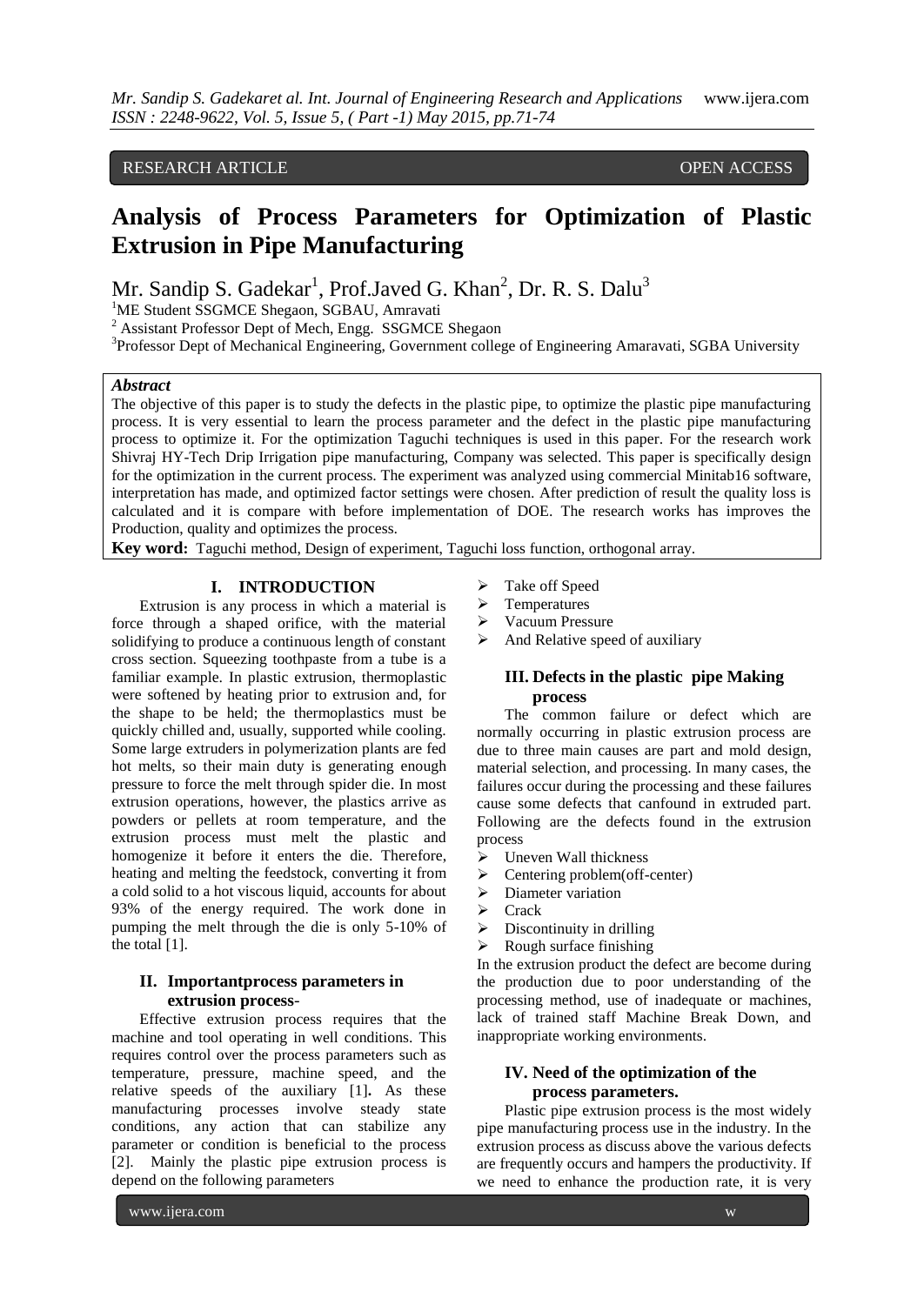essential to optimize the process parameters and improve the productivity; following are the reason to optimize the process parameters

- $\triangleright$  Improve the product quality production rate
- $\triangleright$  Minimize the variations.<br> $\triangleright$  Design and develop t
- Design and develop the product for robust component.

## **V. Methodology for research work**

To optimize the process parameters in extrusion process following methodology followed.

- Select the plastic pipe manufacturing industry.
- $\triangleright$  Collection of data regarding the various defects in extrusion process.
- $\triangleright$  Finding out the parameter responsible for the defects and their causes.
- Apply the Taguchi's method
- $\triangleright$  Predict the process parameters', which is optimized.Compare the data with previous

# **VI. Planning of experiment 6.1 Selection of industry**

For research work Shivraj HY-Tech Drip Irrigation Company was selected this company is situated in MIDC Khamgaon, in Buldhana district of Maharashtra state in India.

# **6.2 Collection of data**

**Table1** Data collection for1-month observation

| S.No | Type of quality defects                 | <b>Frequency of</b><br>defect |
|------|-----------------------------------------|-------------------------------|
|      | Uneven Wall thickness (A)               | 3000                          |
|      | Centering problem(off-<br>center) $(B)$ | 300                           |
| 3    | Diameter variation (C)                  | 2400                          |
|      | Crack(D)                                | 900                           |
| 5    | Discontinuity in drilling (E)           | 1200                          |
|      | Rough surface finishing (F)             | 600                           |
|      | Total                                   | 8400                          |

#### **6.3 Data analysis-**

From the above observation, it is conclude that the uneven wall thickness is most important parameter, which affect the process and we concentrating on the same in this paper

## **6.4 Apply Taguchi Method**

## **6.4.1 Taguchi technique for optimization:**

Taguchi and Konashi developed Taguchi techniques [2]; these techniques have been utilized widely in engineering analysis to optimize the performance characteristics within the combination of design parameters. Taguchi technique is also optimization power tool for the design of quality system. It introduced an integrated that is simple and efficient to find the optimum range of design for quality performance, and computational cost[3].

#### www.ijera.com w

**72**|P a g e

### **Following are the Taguchi method steps:**



**Figure 1: Taguchi's method**

# **a)Identification of influencing factors**

Take off Speed Temperatures Vacuum Pressure Relative speed of auxiliary **b)Level Selection for factor**

| HDPE Pipe $\mathfrak{gl}4smm/1.0$ .                                  |           |     |                |     |  |  |
|----------------------------------------------------------------------|-----------|-----|----------------|-----|--|--|
| Control factors<br>(Temperature zones<br>in <sup>o</sup> C, Take-off | Level     |     |                |     |  |  |
| speed in<br>m/min)                                                   | Uni       |     | $\mathfrak{D}$ | 3   |  |  |
| Take-off speed                                                       | m/<br>min | 18  | 20             | 22  |  |  |
| Temperature 1                                                        | inoc      | 172 | 178            | 180 |  |  |
| Temperature2                                                         | inc       | 169 | 173            | 165 |  |  |

## **c) Selection of orthogonal array**

The choice of a suitable OA design is critical for the success of experiment design and this depends upon number of process parameters and their level. In this, work L<sup>9</sup> OA was select with the help of Minitab-15 software and following calculations ware adopted.

#### **d) S/N Calculation**

| <b>SNRA</b> | <b>MEAN</b> |
|-------------|-------------|
| 51.1228     | 13.9955     |
| 38.5829     | 13.9955     |
| 35.0237     | 14.0350     |
| 39.9747     | 14.1010     |
| 65.1097     | 14.0075     |
| 36.0364     | 14.0680     |
| 37.4455     | 14.1220     |
| 39.0221     | 14.0895     |
| 35.2488     | 14.1580     |

**Table 2 Mean response and S/N ratio analysis Flexible conduit (F/C**∅**4)**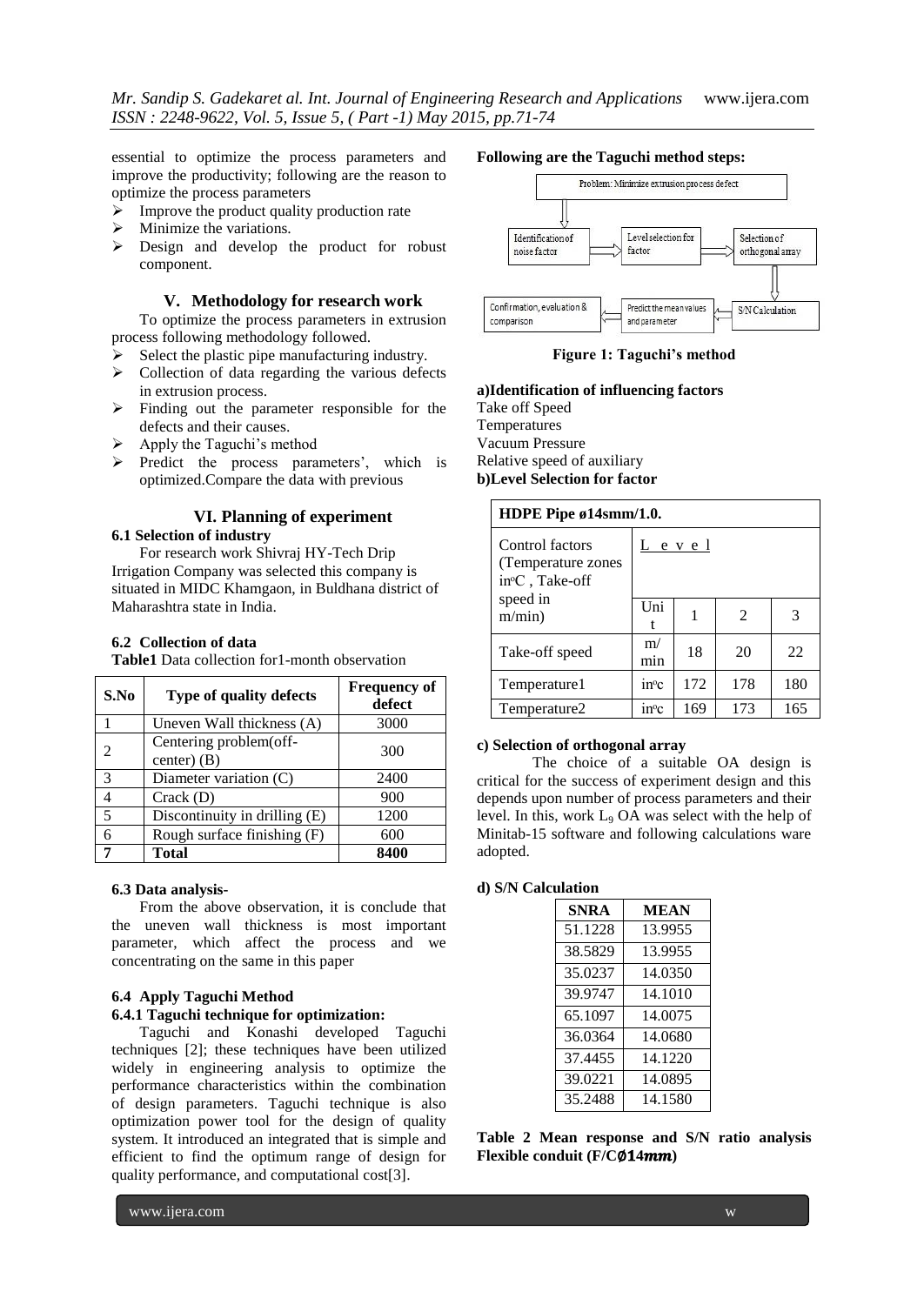For this product L9rthogonal array is chosen and Taguchi's design is used. The mean response value and S/N response value is shown in the table

**Table-3** Table 3Response Table for Means of F/C Ø14mm

| Level | Take off<br><b>Speed</b> | Temp1 | Temp2 |
|-------|--------------------------|-------|-------|
|       | 14.06                    | 14.07 | 14.05 |
|       | 14.01                    | 14.03 | 14.05 |
|       | 14.12                    | 14.09 | 14.08 |
| Delta | 0.11                     | 0.06  | 0.03  |
| Rank  |                          |       |       |

# **Table 4**

**Analysis of variance for means of F/C 14mm**

| <b>Sourc</b> | DF             | Seq SS | Adj       | Adj MS  | F   | P    |
|--------------|----------------|--------|-----------|---------|-----|------|
| e            |                |        | <b>SS</b> |         |     |      |
| Take-        | $\overline{2}$ | 0.0197 | 0.0197    | 0.00988 | 27. | 0.03 |
| Off          |                | 66     | 66        | 3       | 97  | 5    |
| Temp1        | 2              | 0.0051 | 0.0051    | 0.00256 | 7.2 | 0.12 |
|              |                | 19     | 19        |         | 4   |      |
| Temp2        |                | 0.0020 | 0.0020    |         | 2.9 | 0.25 |
|              | $\overline{2}$ | 59     | 59        | 0.01030 | L   | 5    |
| Residu       | 2              | 0.0007 | 0.0007    | 0.00035 |     |      |
| al           |                | 07     | 07        | 3       |     |      |
| Total        |                | 0.0276 |           |         |     |      |
|              | 8              | 51     |           |         |     |      |

**Table 5 Response Table for S/N Ratio of F/C 14mm**

| Source                | DF             | Seq<br>22  | Adj<br>22  | Adj<br>MS  | F        | P         |
|-----------------------|----------------|------------|------------|------------|----------|-----------|
| Take-<br>Off<br>Speed | $\overline{2}$ | 144.7<br>4 | 144.7<br>4 | 72.37      | 0.4<br>4 | 0.6<br>94 |
| Temp1                 | $\overline{2}$ | 224.5      | 224.5      | 112.2<br>5 | 0.6<br>8 | 0.5<br>94 |
| Temp <sub>2</sub>     | 2              | 94.24      | 94.24      | 47.12      | 0.2<br>9 | 0.7<br>77 |
| Residual<br>Error     | $\overline{2}$ | 328.9<br>8 | 328.9<br>8 | 164.4<br>9 |          |           |
| Total                 | 8              | 792.4      |            |            |          |           |

**Table 6 Analysis of variance for S/N ratio of F/C 14mm**

| Level | Take off<br><b>Speed</b> | Temp1 | Temp <sub>2</sub> |
|-------|--------------------------|-------|-------------------|
|       | 47.04                    | 42.85 | 45.86             |
|       | 41.58                    | 47.57 | 42.06             |
|       | 37.24                    | 35.44 | 37.94             |
| Delta | 9.80                     | 12.14 | 7.92              |
| Rank  |                          |       |                   |

**Graph no.1 the all factors main effect plot for the means and Signal to noise ratio is shown in the figures below for the product F/C14mm**



**for SN ratio**

The target value required to be produced 14mm and the mean response graph above sows that on the take off speed 2 setting 20m/min, temperature 2 setting 178, temperature 3 setting 169 produce the product with the value close to target value. But to select setting its effect on the S/N ratio should be considered. The response S/N ratio is required to be large or should not be significantly minimized for any type of design of experiment analysis, and from the response S/N ration above figure is Take off speed 1 setting 18, temperature 2 setting 178, temperature 3 setting 165 makes the response S/N ratio large.

To select optimum setting of temperature values, the setting that results in a mean response value closing to the target value and that has a large or not significantly reduced S/N ratio is advised be considered.

From the analysis before and the main effects plot in the previous figures, factors and their respective levels selected for this product are:

| Take off speed------------------------------18 (level 1) |  |
|----------------------------------------------------------|--|
| Temperature 2-------------------------172 (level 1)      |  |
| Temperature 3--------------------------165 (level 1)     |  |

In addition, the predicted value of the response parameter at these temperature settings is Mean value---------------------------14.059mm S/N ratio value-----------------------51.84db Standard deviation-------------------0.0821

Summary of factor setting selected using the design of experiment

| <b>Controlled Factor</b> | Unit          | 1,2,3         |
|--------------------------|---------------|---------------|
| Take-off speed           | m/min         | 18 (level 1)  |
| Temperature1             | inc           | 172 (level 1) |
| Temperature2             | $in^{\circ}C$ | 165 (level 1) |

**73**|P a g e